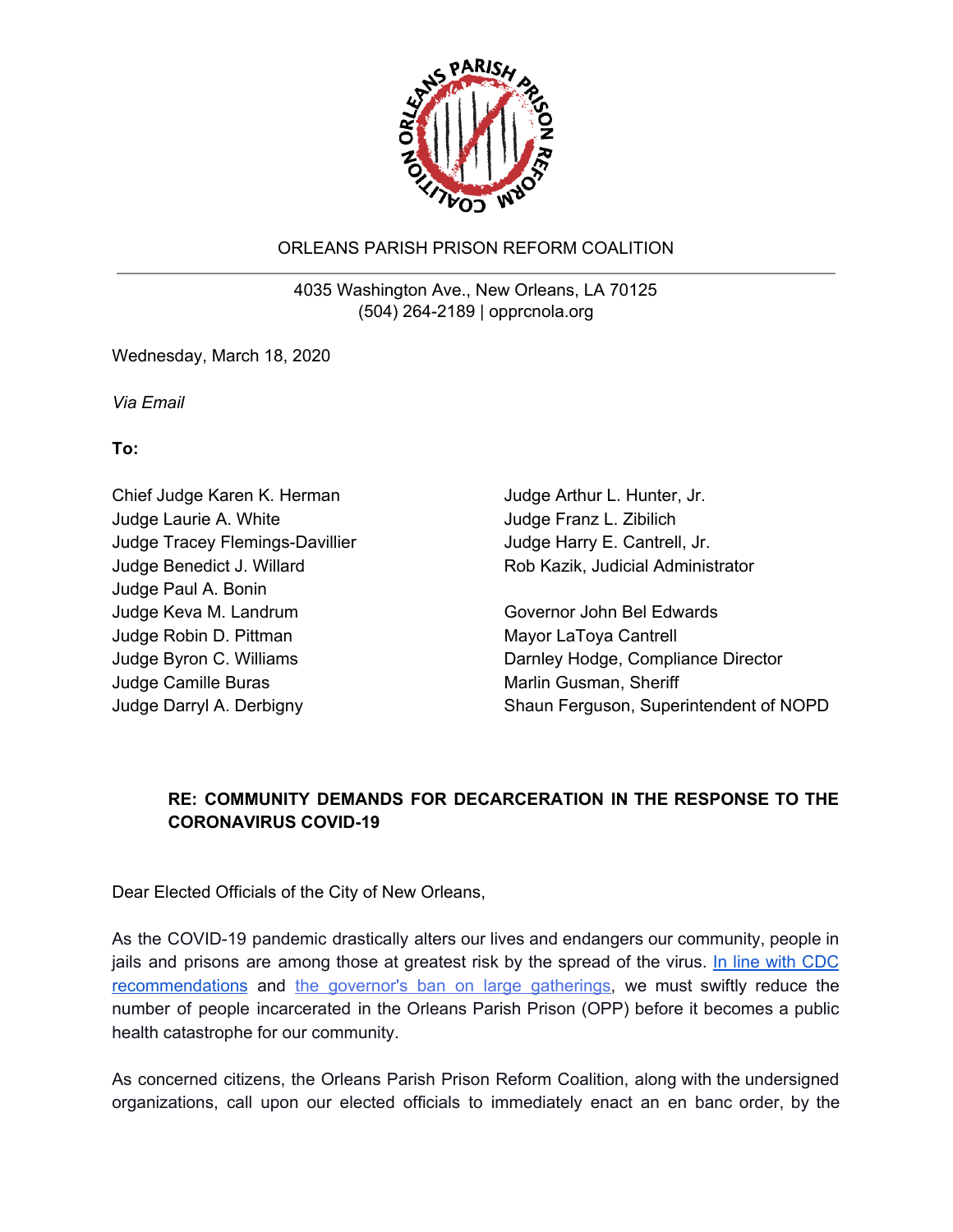authority of the Criminal District Court Chief Judge Karen Herman, to immediately release (1) people who are being held pretrial who fall into the high-risk categories defined by the CDC, (2) people held for outstanding fines and fees, (3) people arrested for misdemeanor offenses (4) people arrested for a non-violent crime that, under Louisiana statute, would not require a mandatory prison sentence if convicted, and (5) people who are detained on a probation or parole hold, based on an arrest for a non-violent crime for which they would not be mandated to serve a prison sentence if convicted, and who are otherwise in compliance with the terms of their probation or parole.

This action is urgent and necessary for the following reasons:

- 1. **This is a time of crisis.** Louisiana has [documented](https://www.wbrz.com/news/louisiana-reporting-77-coronavirus-cases-one-dies-from-virus/) its first deaths from the [coronaviruses](https://www.wbrz.com/news/louisiana-reporting-77-coronavirus-cases-one-dies-from-virus/) and there are clear indicators of spread within the New Orleans [community](https://www.wbrz.com/news/louisiana-reporting-77-coronavirus-cases-one-dies-from-virus/). During hurricane Katrina, inmates were left for dead as water rose within the OPP. We fear that the coronavirus will make these groups' detention into a death sentence similar to the time when inmates were abandoned in OPP. You have the power to prevent this.
- 2. **Our community members inside of the jail are human and deserve to be treated humanely.** The lack of access to adequate medical care in the jail is notorious and well documented. The jail is already under a federal consent decree due to inhumane conditions, lack of quality medical care, and improper sanitation, and the most recent jail monitor report indicates that the facility continues to struggle with health care for those inside. The coronavirus crisis will undoubtedly exacerbate the conditions inside OPP, underscoring the need to release people from the facility. We demand that their safety, dignity, and health be prioritized in this time of crisis.
- 3. **Carceral facilities are [incubators](https://academic.oup.com/cid/article/45/8/1047/344842) for infectious diseases, and the situation inside OPP will affect our community's health on both sides of the jail's walls.** In addition to inadequate access to sanitary and hygiene products, imprisoned people are unable to follow CDC guidance such as social distancing to protect themselves and those around them and to "flatten the curve." People on the inside of the jail will return to our community, including those who are currently incarcerated, OPSO staff, and visitors. Their health will determine our health as a city.

In past emergencies, such as when a Category 3 storm has formed in the Gulf of Mexico, New Orleans has released people from OPP as a public safety measure. This pandemic is an emergency and requires the same amount of attention to preserve the safety of our community members. The Orleans Public Defenders have sent a letter to officials imploring the New Orleans Police Department to halt arrests as part of the effort to stem the spread of the virus, and many other organizations have issued similar demands. We stand with them in sending one message: other cities are making [significant](https://www.nytimes.com/2020/03/13/opinion/coronavirus-courts-jails.html) changes to their justice system to minimize risk for their [communities.](https://www.nytimes.com/2020/03/13/opinion/coronavirus-courts-jails.html) Some jails have released hundreds of inmates due to [coronavirus](https://kfor.com/health/coronavirus/ohio-jail-releases-hundreds-of-inmates-due-to-coronavirus-concerns/) concerns. New Orleans must act decisively and quickly do the same.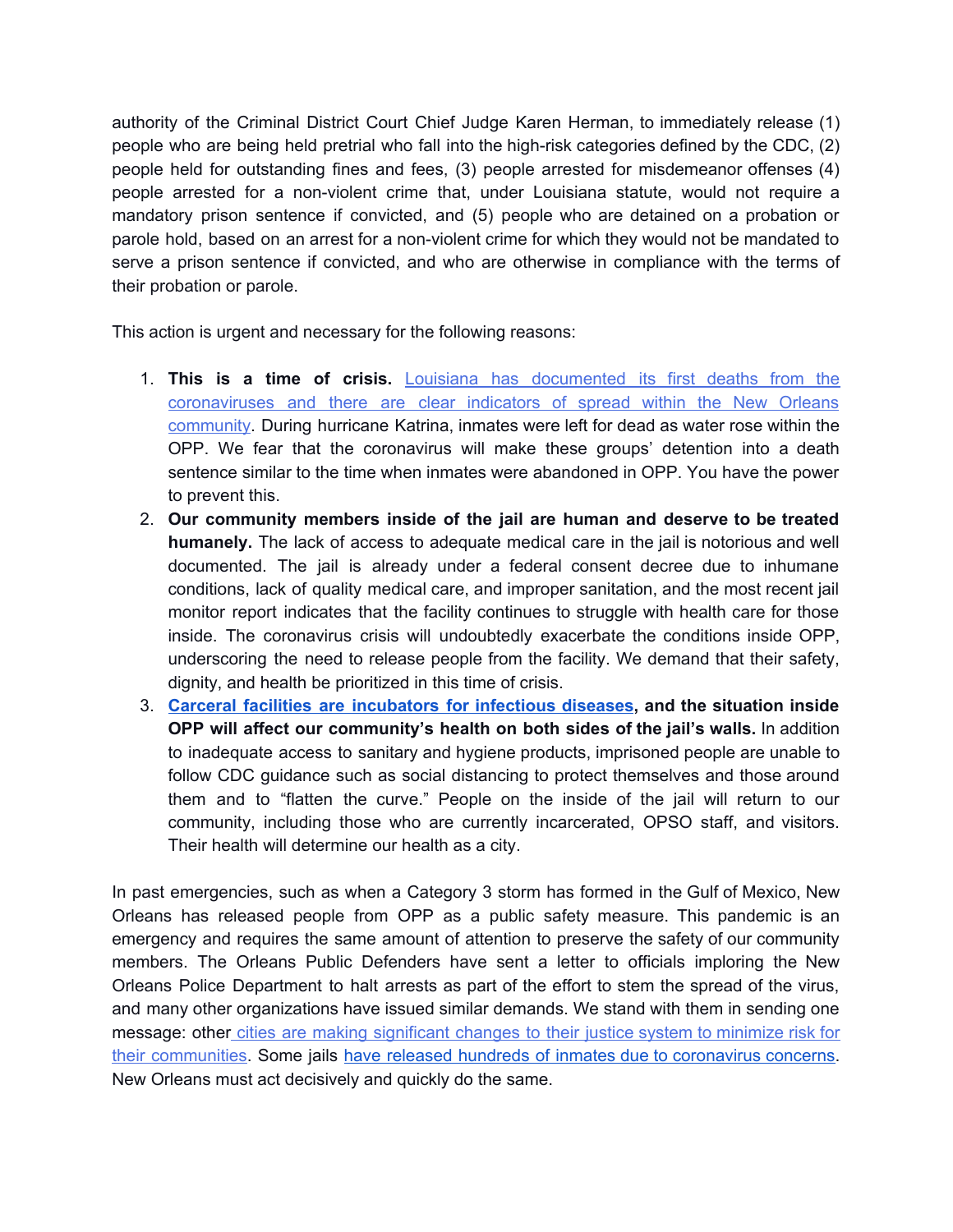Sincerely, The Orleans Parish Prison Reform Coalition (OPPRC)

## *Undersigned Organizations*

Andrea Armstrong, Professor of Law, Loyola University New Orleans Abolition Apostles Jail & Prison Ministry ACLU of Louisiana BARE NOLA Birthmark Doula Collective Black Man Rising BreakOUT! Eye on Surveillance Families and Friends of Louisiana's Incarcerated Children (FFLIC) Foundation for Louisiana (FFL) Free-Dem Foundations, Inc. Hagar's House Hope House Innocence Project New Orleans Jesuit Social Research Institute/Loyola University New Orleans Jewish Voice for Peace Justice and Accountability Center of Louisiana (JAC) Louisiana Center for Children's Rights Louisiana Fair Housing Action Center Louisiana Survivors for Reform Mid-City Neighborhood Organization (MCNO) Music and Culture Coalition of New Orleans New Orleans Safety and Justice Community Advisory Group New Orleans Social Medicine Consortium Newcomb Prison Project (NPP) New Orleans Workers' Center for Racial Justice (NOWCRJ) Operation Restoration Orleans Public Defenders (OPD) Our Voice Nuestra Voz Peace by Piece New Orleans Power Coalition for Equity and Justice (PCEJ) Project Ishmael Promise of Justice Initiative (PJI) Rethink Roderick & Solange MacArthur Justice Center Shift Change Sisters for Christian Community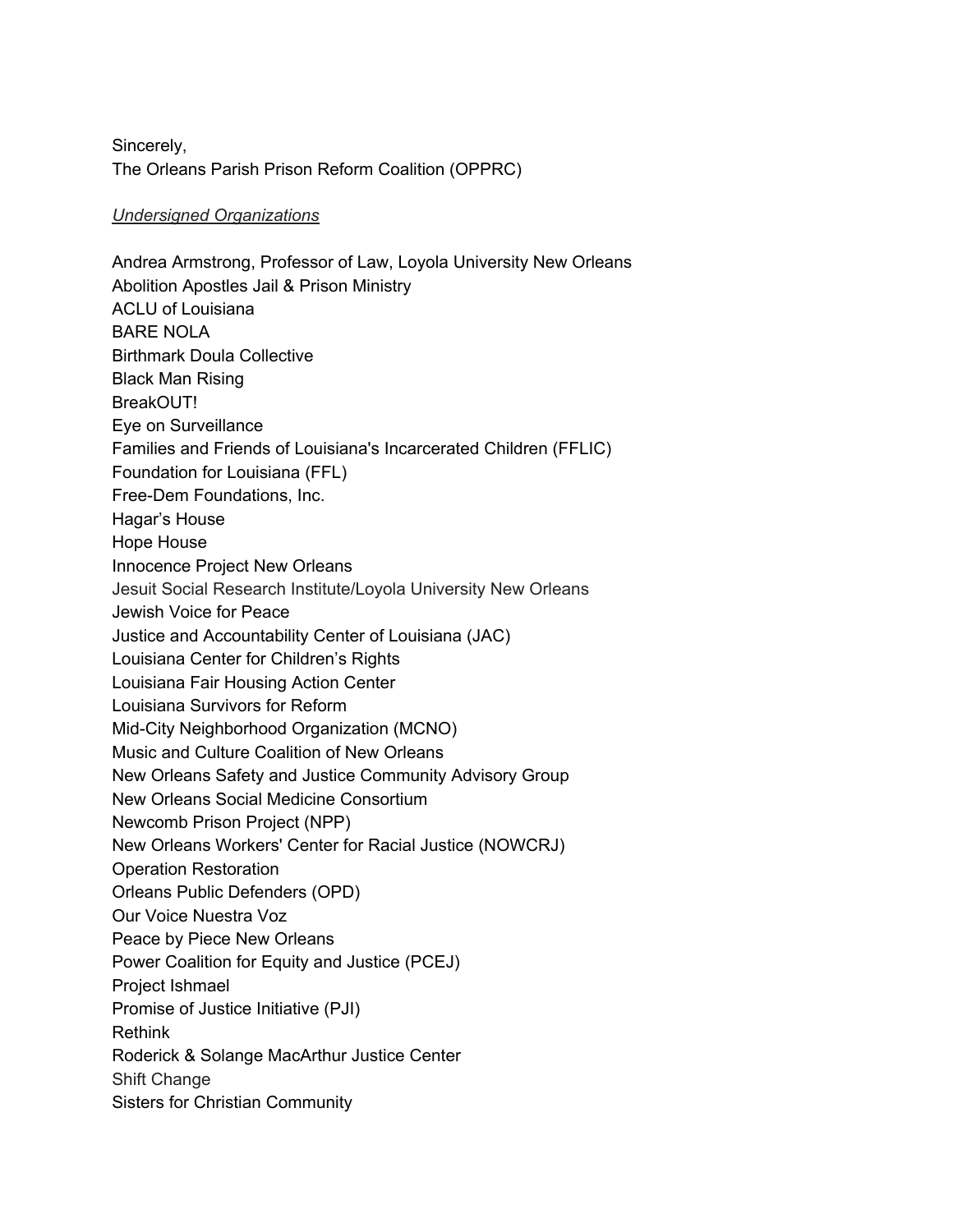Southern Poverty Law Center (SPLC) Southerners on New Ground (SONG) Step Up Louisiana The ReEntry Mediation Institute of Louisiana Women With A Vision (WWAV) Voice of the Experienced (VOTE) Ubuntu Village William P. Quigley, Professor of Law, Loyola University New Orleans

*Via Email*

## **CC:**

Tenisha Stevens, Criminal Justice Commissioner Councilmember Helena Moreno, At-Large Councilmember Jason Williams, At-Large Councilmember Joseph Giarrusso, District A Councilmember Jay Banks, District B Councilmember Kristin Palmer, District C Councilmember Jared Brossett, District D Councilmember Cyndi Nguyen, District E

Congressman Cedric Richmond, 2nd Congressional District

State Representative Gary Carter, District 102 State Representative Mack Marcel Cormier, District 105 State Representative Royce Duplessis, District 93 State Representative Aimee Adatto Freeman, District 98 State Representative Raymond E. Garofalo, District 103 State Representative Stephanie Hilferty, District 94 State Representative Jason Hughes, District 100 State Representative Mandie Landry, District 91 State Representative Candace N. Newell, District 99 State Representative Matthew Willard, District 97

State Representative Gary M. Carter, Jr., District 102 State Representative Raymond E. Garofolo, Jr., District 103 State Representative Mack Marcel Cormier, District 105 Senate Member Sharon Hewitt, District 1 Senate Member Joseph Bouie, District 3 Senate Member Jimmy Harris, District 4 Senate Member Karen Carter Peterson, District 5